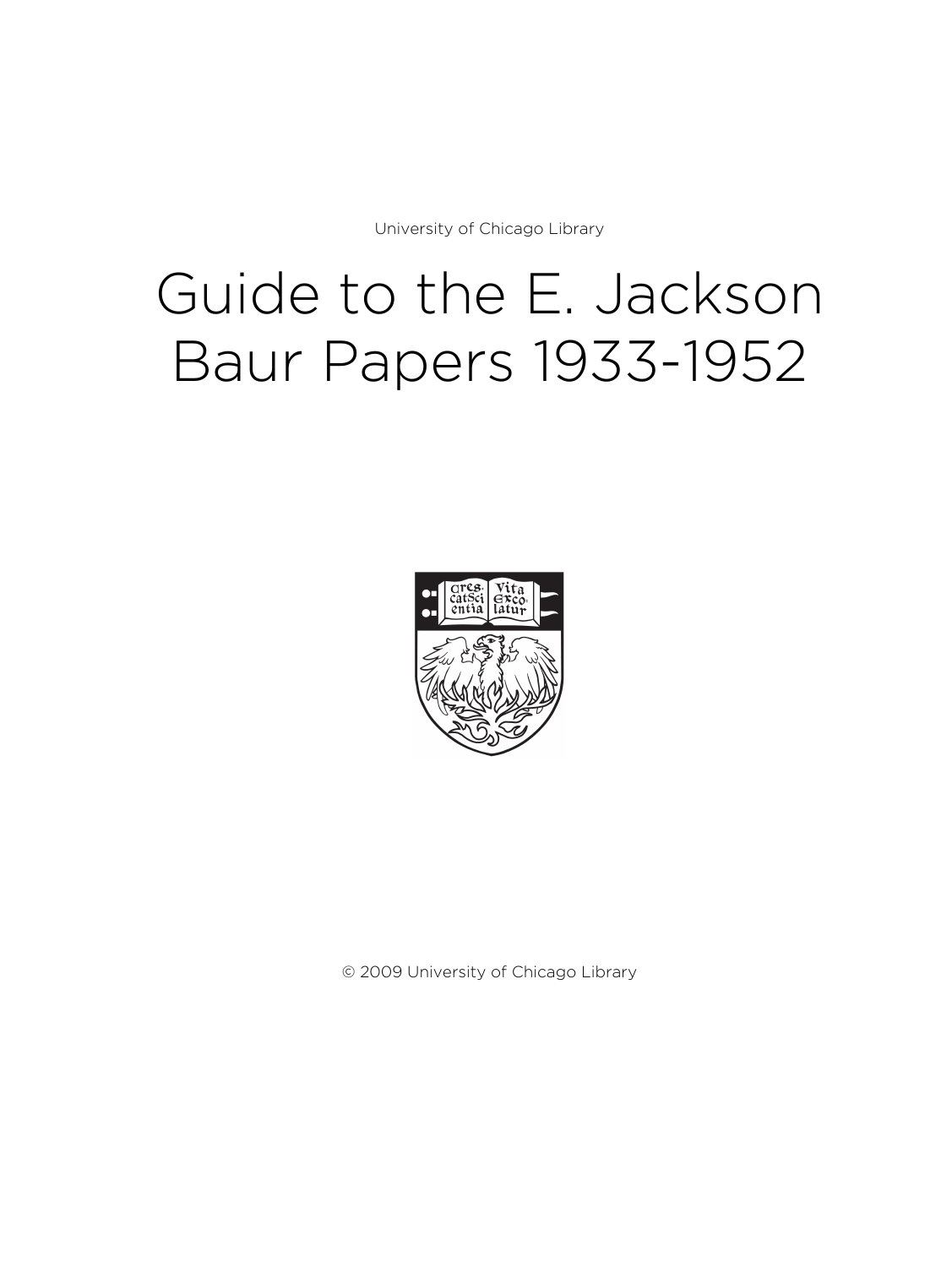# **Table of Contents**

| Descriptive Summary                | 3 |
|------------------------------------|---|
| Information on Use                 | 3 |
| Access                             | 3 |
| Citation                           | 3 |
| <b>Biographical Note</b>           | 3 |
| Scope Note                         | 4 |
| <b>Related Resources</b>           | 4 |
| <b>Subject Headings</b>            |   |
| <b>INVENTORY</b>                   |   |
| Series I: Correspondence           |   |
| Series II: Course Materials        |   |
| Series III: Miscellaneous writings | 8 |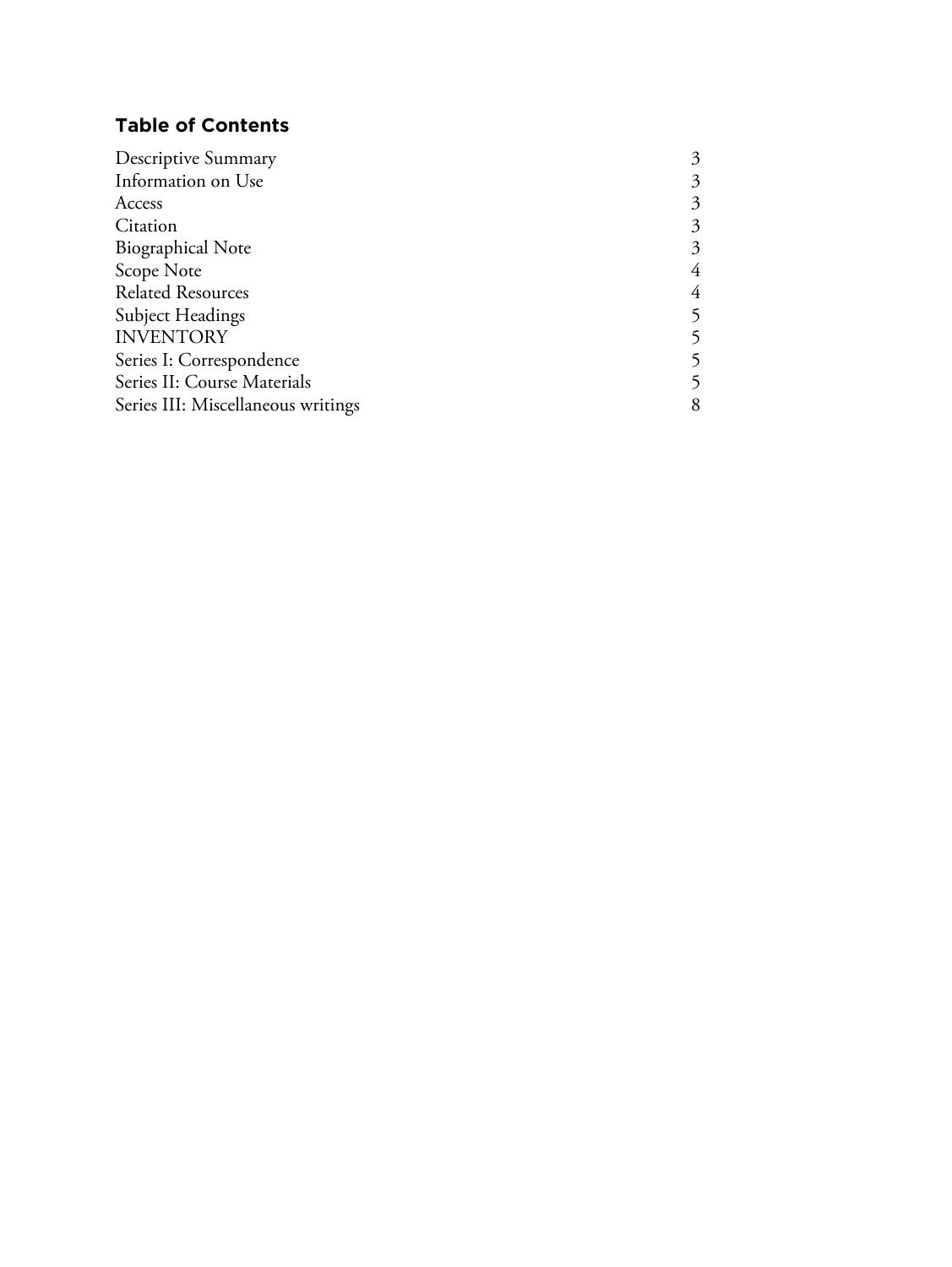## **Descriptive Summary**

| <b>Identifier</b> | <b>ICU.SPCL.EBAUR</b>                                                                                                                                                                                                                                                                                                                                                                                                                                                                                                                                                                                                                                                                    |
|-------------------|------------------------------------------------------------------------------------------------------------------------------------------------------------------------------------------------------------------------------------------------------------------------------------------------------------------------------------------------------------------------------------------------------------------------------------------------------------------------------------------------------------------------------------------------------------------------------------------------------------------------------------------------------------------------------------------|
| <b>Title</b>      | Baur, E. Jackson. Papers                                                                                                                                                                                                                                                                                                                                                                                                                                                                                                                                                                                                                                                                 |
| Date              | 1933-1952                                                                                                                                                                                                                                                                                                                                                                                                                                                                                                                                                                                                                                                                                |
| <b>Size</b>       | 2.5 linear feet (5 boxes)                                                                                                                                                                                                                                                                                                                                                                                                                                                                                                                                                                                                                                                                |
| <b>Repository</b> | Special Collections Research Center<br>University of Chicago Library<br>1100 East 57th Street<br>Chicago, Illinois 60637 U.S.A.                                                                                                                                                                                                                                                                                                                                                                                                                                                                                                                                                          |
| <b>Abstract</b>   | E. Jackson Baur (b. 1913) sociologist. The papers contain correspondence<br>from Baur to his parents; materials from University of Chicago social science<br>courses including syllabi, handouts, examinations, research papers, and notes<br>prepared by Baur and others; and manuscripts prepared by Baur and his<br>colleagues. Baur attended the University of Chicago as both undergraduate<br>and graduate from 1935 to 1942, taking courses from Herbert Blumer,<br>Ernest W. Burgess, Everett C. Hughes, Alfred R. Radcliffe-Brown, W. Lloyd<br>Warner, Louis Wirth, and other social scientists. Materials from these courses<br>comprise the largest series in the collection. |

# **Information on Use**

#### **Access**

The collection is open for research.

# **Citation**

When quoting material from this collection, the preferred citation is: Baur, E. Jackson, Papers, [Box #, Folder #], Special Collections Research Center, University of Chicago Library

# **Biographical Note**

Edward Jackson Baur was born in 1913 and raised in Missouri. He entered the University of Chicago as an undergraduate in 1933, receiving an A.B. degree in 1935. He went on to earn the A.M. in 1938 and the Ph.D. in 1942, both from the University of Chicago's Department of Sociology. Baur's instructors were significant scholars in the social sciences such as Herbert Bloomer, Ernest W. Burgess, Everett C. Hughes, Alfred R. Radcliffe-Brown, W. Lloyd Warner, Louis Wirth, and others.

Jackson Baur's M.A. thesis, "Delinquency among Mexican Boys in South Chicago," reflected an important research interest of the Chicago social science faculty. One of Baur's professors,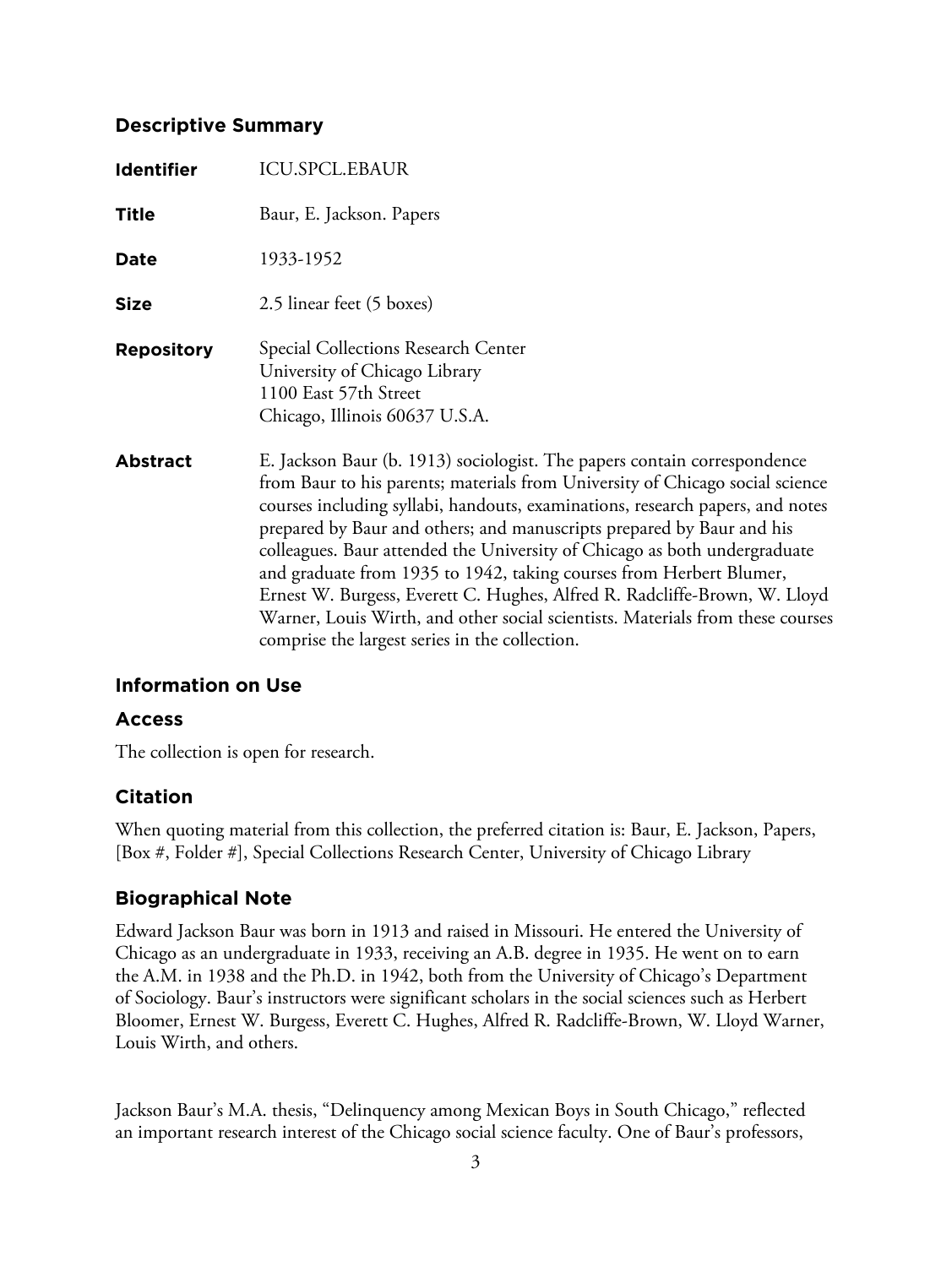Robert Redfield, had conducted fieldwork in the Mexican-American neighborhoods of Chicago in the 1920s, and another, W. Lloyd Warner, supervised a Work Progress Administration (WPA) project to continue research in the South Chicago area. Under the auspices of the WPA, Jackson Baur collected life histories, focusing on social disorganization and delinquency in the Mexican-American community. His master's thesis research included 800 interviews with members of Mexican-American households in South Chicago and more extensive interviews with 2,000 Mexican-Americans in immigrant neighborhoods. Baur did not pursue further research in this field; his Ph.D. dissertation, completed four years later, was concerned with voluntary control in the advertising industry.

Baur's later work as a sociologist focused on a range of topics including the achievement and role definition of the college student and the social effects of public works projects. At the time he presented his graduate student materials to the University of Chicago Library in 1989, Baur was professor emeritus in the Department of Sociology at the University of Kansas, which annually confers the E. Jackson Baur Peace Award for Research and Study of Social Conflict and Its Resolution.

## **Scope Note**

The E. Jackson Baur papers comprise 2.5 linear feet of material and span the years 1933 to 1952. The papers contain correspondence from Baur to his parents; materials from University of Chicago social science courses including syllabi, handouts, examinations, research papers, and notes prepared by Baur and others; and manuscripts prepared by Baur and his colleagues. Baur attended the University of Chicago as both undergraduate and graduate from 1935 to 1942. Materials from his courses comprise the largest series in the collection.

The collection has been arranged into three series.

Series I contains Baur's correspondence and it has been arranged chronologically and cover the period 1933 to 1939. All letters were written by Baur to his family.

Series II contains the course materials from social science courses taken by Baur at the University of Chicago from 1933 to 1940. The material has been arranged alphabetically according to the name of the instructor and then by date.

Series III, miscellaneous writings, contains manuscripts by Baur and his colleagues, dating from 1935 to 1952.

# **Related Resources**

The following related resources are located in the Department of Special Collections: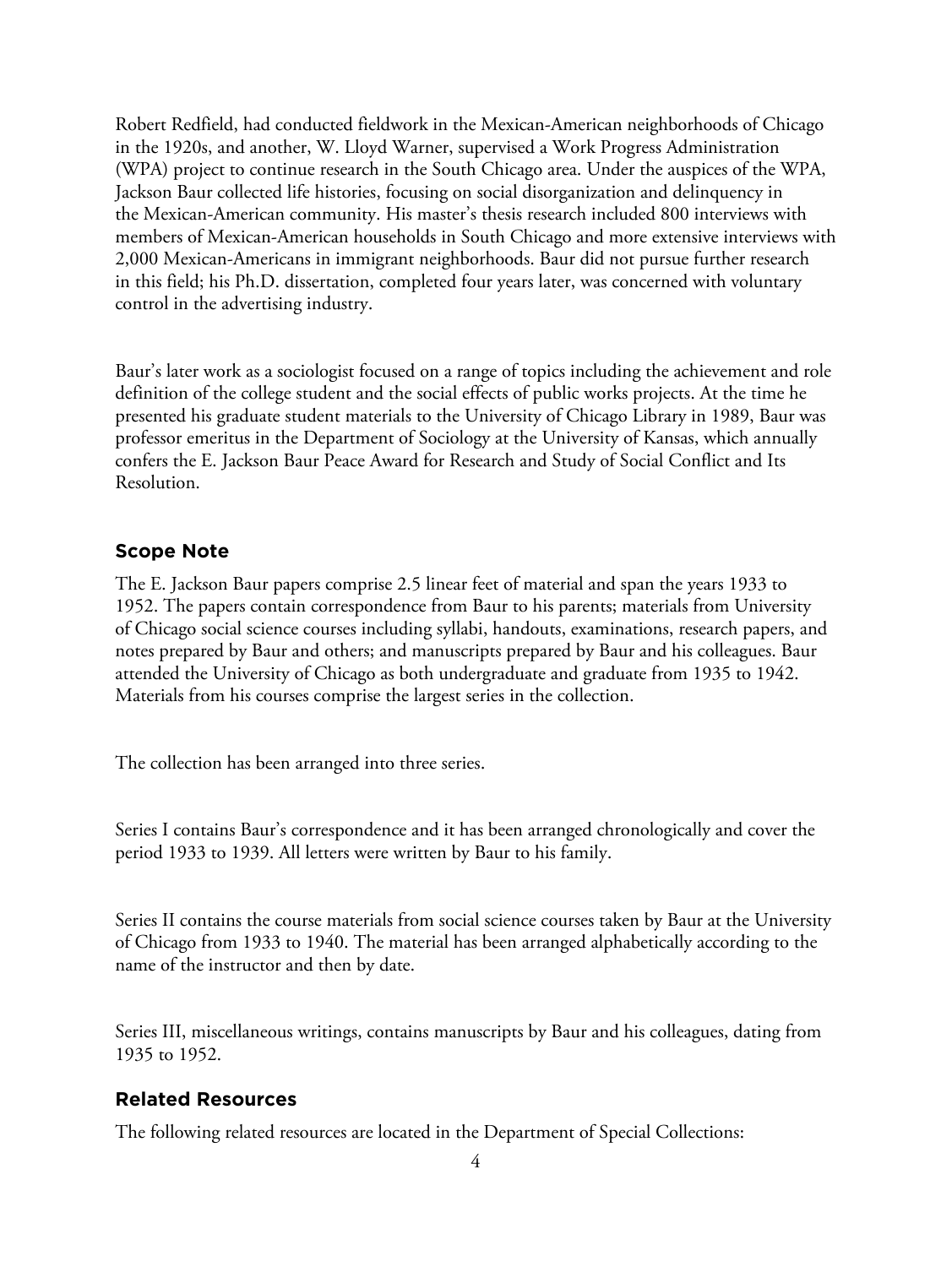http://www.lib.uchicago.edu/e/spcl/select.html

#### **Subject Headings**

- Baur, Edward Jackson, 1913-
- Blumer, Herbert, 1900-1987
- Burgess, Ernest Watson, 1886-1966
- Hughes, Everett Cherrington, 1897-
- Radcliffe-Brown, A. R. (Alfred Reginald), 1881-1955
- Warner, W. Lloyd (William Lloyd), 1898-1970
- Wirth, Louis, 1897-1952
- Gosnell, Harold Foote, 1896-
- Leites, Nathan Constantin, 1912-1987-
- Ogburn, William Fielding, 1886-1959
- Redfield, Robert, 1897-1958-
- Faris, Ellsworth, 1874-1953
- •
- •
- University of Chicago. Dept. of Sociology
- Social sciences -- Study and teaching
- Sociology -- Study and teaching

#### **INVENTORY**

#### **Series I: Correspondence**

This series contains photocopies of personal letters from E. Jackson Baur to his parents, dating from October 2, 1933 to August 13, 1939. They are written from the University of Chicago as well as other locations where Baur conducted his studies.

```
Box 1
Folder 1
  Family letters, 1933-1936
Box 1
Folder 2
  Family letters, 1936-1937
Box 1
Folder 3
  Family letters, 1937-1939
```
#### **Series II: Course Materials**

This series contains materials from social science courses taken by E. Jackson Baur at the University of Chicago from 1933 to 1940. The contents of folders 1-3 are contained in bound packets and arranged alphabetically by instructor's name. The remaining material is arranged alphabetically by instructor's name, then by date. Course materials consist of syllabi, handouts, examination questions, reading and lecture notes by Baur and others, and research papers by Baur.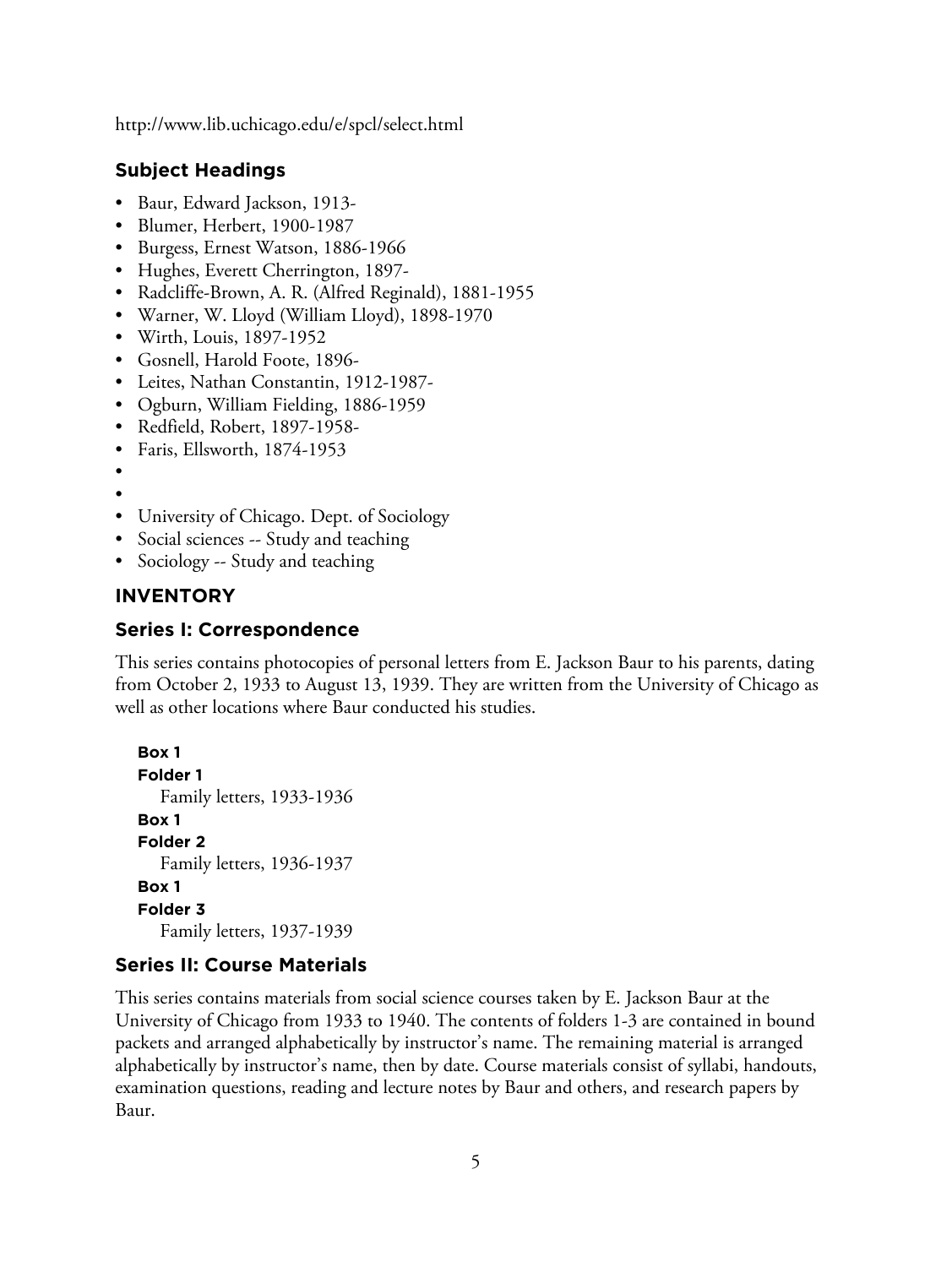# **Box 2**

# **Folder 1**

List of courses taken by E. Jackson Baur

# **Box 2**

# **Folder 2**

Course materials

- Blumer, Herbert George, Sociology 201, Introduction to Sociology,winter 1934
- Blumer, Herbert George, Social Psychology, spring 1935
- Blumer, Herbert George, Sociology 428, Contemporary Social Psychology, winter 1933
- Blumer, Herbert George, Collective Behavior, spring 1937
- Blumer, Herbert George, Sociology 327, Reform and Revolution,spring 1938
- Blumer, Herbert George, Sociology 335, Folkways and Fashions,autumn 1937 and winter 1940
- Blumer, Herbert George, Sociology 402, Methods of Social Research, spring 1938, Notes on articles and lectures,1928-1940

# **Box 2**

# **Folder 3**

Course materials

- Burgess, Ernest Watson, Sociology 270, Social Pathology 1934, spring 1934
- Burgess, Ernest Watson, Sociology 310, The Study of Society,autumn 1935
- Burgess, Ernest Watson, Sociology 351, The Family, winter 1934, winter 1935
- Burgess, Ernest Watson, Sociology 371, Criminology, winter 1939

# **Box 2**

# **Folder 4**

Course materials

- Hughes, Everett C., Sociology 350, Social Institutions, summer 1940, spring 1939, spring 1936
- Hughes, Everett C., Voluntary Associations

# **Box 3**

**Folder 1**

Course materials

- Radcliffe-Brown, Alfred Reginald, Anthropology 211, Comparative Science of Culture, winter 1934
- Radcliffe-Brown, Alfred Reginald, Anthropology 367, Law in Preliterate Society, spring 1934
- Radcliffe-Brown, Alfred Reginald, Anthropology 364, Primitive Religion, autumn 1934
- Radcliffe-Brown, Alfred Reginald, Miscellaneous notes, papers and lectures

# **Box 3**

# **Folder 2**

Course materials

- Warner, W. Lloyd, Sociology 329, The Modern Community, autumn 1935
- Warner, W. Lloyd, The Modern Community, 1936
- Warner, W. Lloyd, The Family, 1936
- Warner, W. Lloyd, Sociology 354, The Social Orientation of the Child, Spring 1936

**Box 3**

# **Folder 3**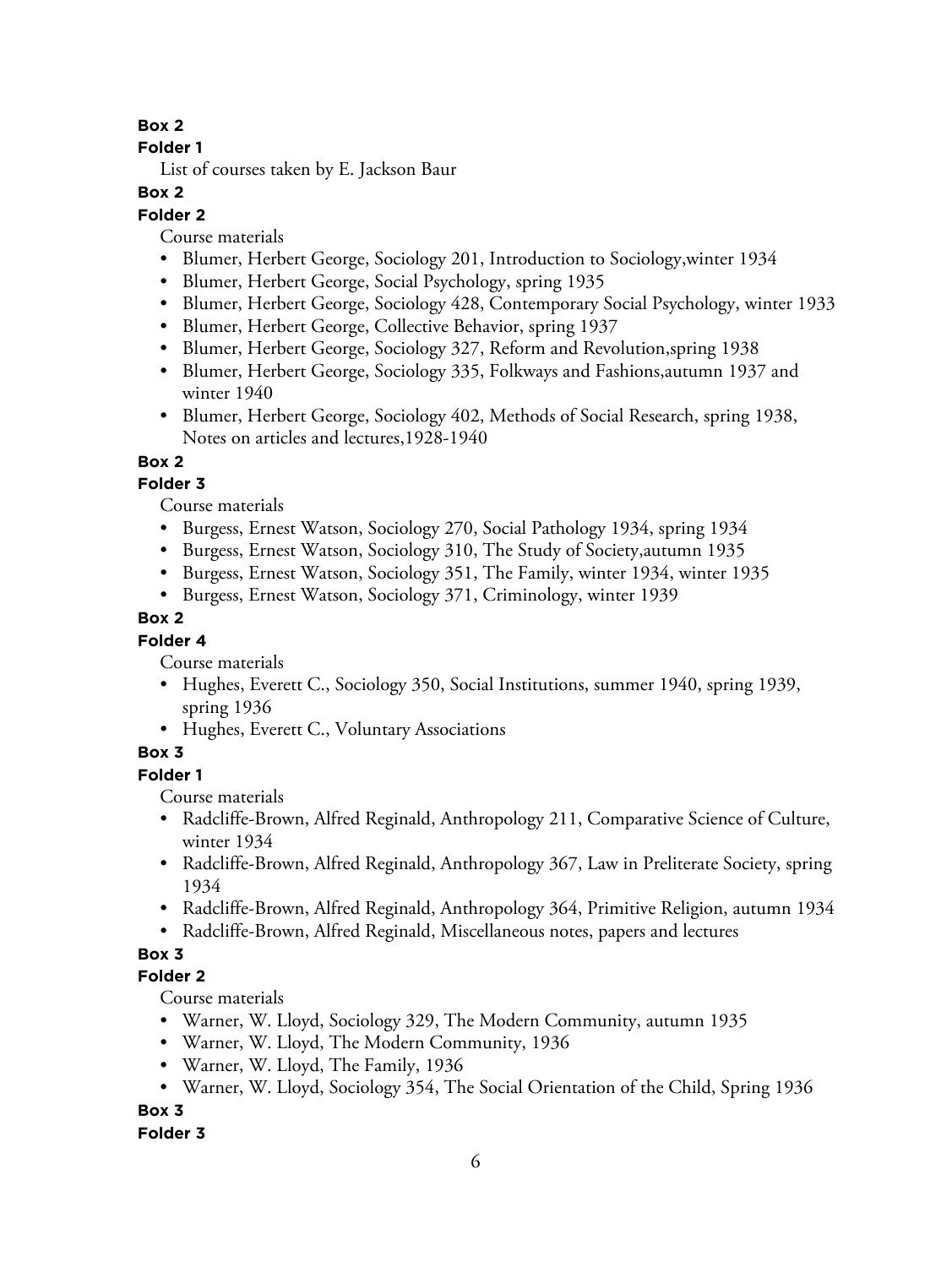Course materials

- Wirth, Louis, Sociology 317, History of Sociology in the United States, with H. Blumer, spring 1935, spring 1936, winter 1937
- Wirth, Louis, Sociology 316, European Sociology, autumn 1935
- Wirth, Louis, History of Science Lecture Series, 1934-1935
- Wirth, Louis, Sociology 361, Human Ecology, autumn 1935
- Wirth, Louis, Sociology 314, Sociology of Knowledge, spring 1938

#### **Box 4**

**Folder 1**

Bills, Arthur G., Psychology 206, Theories of Personality, spring 935

#### **Box 4**

#### **Folder 2**

Faris, Elsworth, Sociology 220, Introduction to Social Psychology, autumn 1933

# **Box 4**

#### **Folder 3**

Faris, Elsworth, Sociology 230, Social Origins and Social Institutions, winter 1937

# **Box 4**

#### **Folder 4**

Faris, Elsworth, Psychology 302, Advanced Social Psychology, spring 1939

#### **Box 4**

## **Folder 5**

Gosnell, Harold F., Political Science 336, Comparative Political Parties, spring 1939

#### **Box 4**

#### **Folder 6**

Leites, Nathan, Political Science 338, Public Opinion and Propaganda, winter 1939

#### **Box 4**

#### **Folder 7**

Ogburn, William F., Sociology 240, Population and Society, winter 1934

#### **Box 4**

#### **Folder 8**

Ogburn, William F., Sociology 342, Economic Factors in Modern Culture, spring 1938

#### **Box 4**

#### **Folder 9**

Ogburn, William F., Sociology 303, Quantitative Sociology, autumn 1934

#### **Box 4**

# **Folder 10**

Ogburn, William F., Sociology 304, Methods of Quantitative Sociology, winter 1935

#### **Box 4**

# **Folder 11**

Redfield, Robert, Anthropology 201, Introduction to Anthropology, autumn 1933

## **Box 4**

#### **Folder 12**

Redfield, Robert, Anthropology 214, Folk Society, and autumn 1935

#### **Box 4**

# **Folder 13**